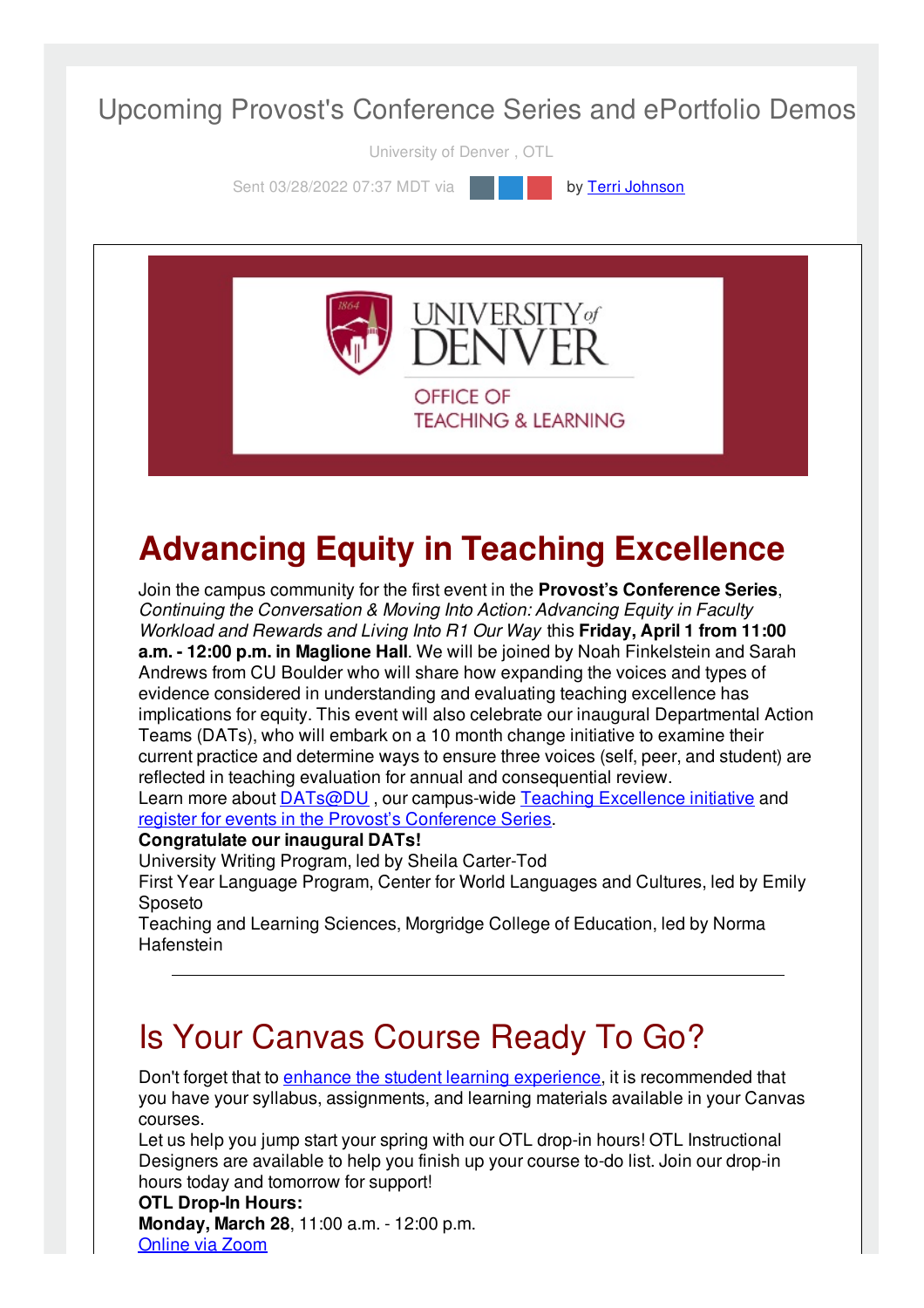**Tuesday, March 29**, 10:00 a.m. - 1:00 p.m.

#### [Online](https://udenver.zoom.us/my/dutotl) via Zoom

Having trouble finding your courses in Canvas? Visit our Ed-Tech [Knowledge](https://otl.du.edu/knowledgebase/how-do-i-view-my-upcoming-canvas-courses-as-an-instructor/) Base to learn how to easily access your courses and add them to your dashboard. Once your course is ready, don't forget to **publish your [Canvas](https://community.canvaslms.com/t5/Instructor-Guide/How-do-I-publish-a-course/ta-p/1185) course** to provide access to your students.

Curious about how the Family [Educational](https://www2.ed.gov/policy/gen/guid/fpco/ferpa/index.html) Rights and Privacy Act (FERPA) affects your ability to record your classes? Review our updated [FERPA](https://otl.du.edu/plan-a-course/teaching-resources/ferpa/) web page for guidelines and resources.

Schedule a [consultation](https://isarsgrid.du.edu/eSARS/OTL/eSARS.asp?WCI=Init&WCE=Settings) for one-on-one support, or reach out to [otl@du.edu](mailto:otl@du.edu) with questions.

Check the OTL Events [Calendar](https://otl-events.du.edu/public/calendar) for more information and to discover other upcoming events!

## ePortfolio Platform Vendor Demos Start This Week!

In collaboration with IT, the OTL is excited to announce three finalists for our new ePortfolio Platform. For details on Vendor Demos, visit the DU Portfolio [Decommission](http://portfolio.du.edu/duportfoliodecom) Page[.](http://portfolio.du.edu/duportfoliodecom) Note: you will need to login using your DU credentials to view the Zoom information.

ePortfolios are personal websites that provide students with a space to reflect on their curricular and co-curricular experiences, curate evidence of skills and learning, and display their knowledge through a variety of mediums, including presentations, documents, videos, images, and more. In addition to being a space for students to reflect on their learning, ePortfolios are a rich source of course and programmatic assessment. Within the chosen platform, faculty will have a variety of ways to provide feedback through comments, rubrics, and summative grades that integrate with Canvas. These demos start on Friday, and we encourage faculty, staff, and students to attend and provide feedback on the finalists.

## OTL Book Study and Author Conversation - Braiding Sweetgrass: Indigenous Wisdom, Scientific Knowledge and the Teachings of Plants by Dr. Robin Wall Kimmerer

Dr. Robin Wall Kimmerer is hosting a series of virtual conversations for the University of Denver community focusing on her recent book Braiding Sweetgrass: Indigenous Wisdom, Scientific Knowledge and the Teachings of Plants. In preparation for her visit, Dr. Julie Morris (Dept. of Biological Sciences) and Dr. Paul Michalec (Dept. of Teaching and Learning Sciences) are hosting a three-session book study. Staff and faculty can join the conversation face to face or virtually over Zoom and are welcome to attend as many of the sessions as they can. Dates:

**[Tuesday,](https://otl-events.du.edu/public/registration/5815) March 29**, 12:00-1:00 p.m.

**[Tuesday,](https://otl-events.du.edu/public/registration/5816) April 5**, 12:00-1:00 p.m.

**[Tuesday,](https://otl-events.du.edu/public/registration/5817) April 19**, 12:00-1:00 p.m.

Hyflex - join us online or in person at Anderson Academic Commons 345 Braiding Sweetgrass is available electronically through the DU library system (ebook and audiobook versions). For additional questions contact Dr. Paul Michalec at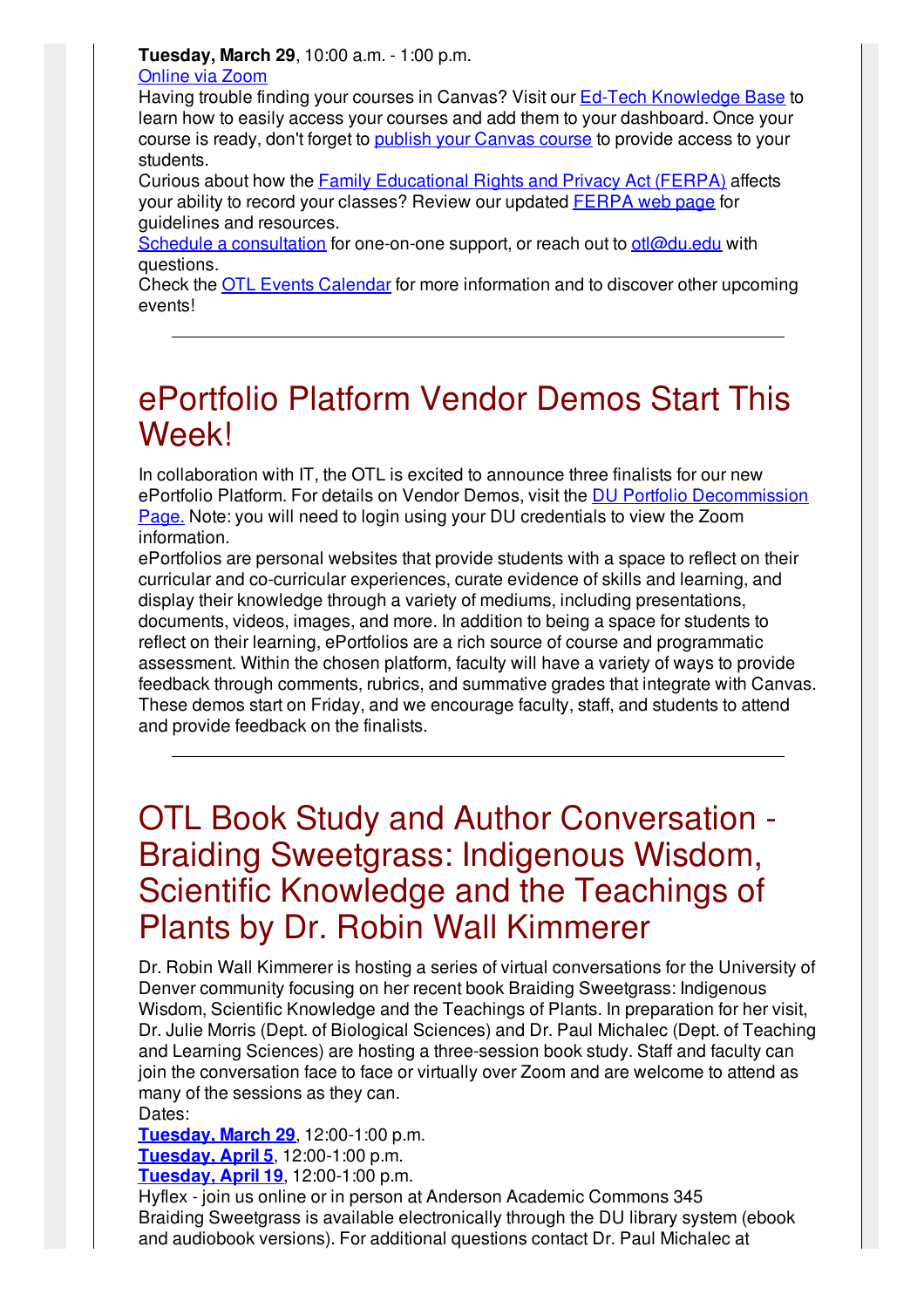## 2022 OTL Teaching Celebration: Call for **Nominations**

The OTL is excited to host an in-person Celebration of Teaching in May! Please take a few minutes to complete the Teaching [Accomplishment](https://udenver.qualtrics.com/jfe/form/SV_5vVYJLMBIy9FppI) survey to nominate yourself and/or a colleague to be recognized during this event. We look forward to celebrating all of the teaching innovations and successes at DU this year.

## Spring Equity Workshops

The Office of Teaching and Learning (OTL) is partnering with the Division of Diversity Equity & Inclusion (division of DEI) to offer Equity Workshops every other Monday throughout the spring quarter. These highly interactive workshops, led by Dr. Becca Ciancanelli (Director of Inclusive Teaching Practices, OTL) and Dr. Kristin Deal (Director, division of DEI) will allow for participants to talk openly about classroom challenges and achievements while working to support students with various identities and lived experiences. We will develop inclusive practices and policies in the classroom through storytelling and gathering collective knowledge. Coffee and breakfast treats will be available for in-person attendees. Feel free to join online as well! Preparing for mid quarter [assessments](https://otl-events.du.edu/public/registration/5819) and scaffolding knowledge toward student **outcomes** 

Monday, April 11, 10:00 - 11:00 a.m.

Hyflex - join us online or in person at Anderson Academic Commons 345 Now what? Action oriented engagement after mid quarter [assessments](https://otl-events.du.edu/public/registration/5820) and working in mid quarter fatigue

Monday, April 25, 10:00 - 11:00 a.m.

Hyflex - join us online or in person at Anderson Academic Commons 345 Incorporating [metacognitive](https://otl-events.du.edu/public/registration/5821) activities to increase motivation and skill building Monday, May 9, 10:00 - 11:00 a.m.

Hyflex - join us online or in person at Anderson Academic Commons 345 [Compassion](https://otl-events.du.edu/public/registration/5822) fatigue; relieving stress and developing resilience in partnership with your **students** 

Monday, May 23, 10:00 - 11:00 a.m. Hyflex - join us online or in person at Anderson Academic Commons 345

### Teaching Online - Advanced Practice Starts Next Week!

Did you complete the Teaching Online Short Course and now you are hoping to elevate your online teaching even more? Interested in exploring Canvas integrations, active learning techniques, and High-Impact Practices? Then join us for the upcoming session of the Teaching Online - Advanced Practice Short Course!

Teaching Online - Advanced Practice starts on April 4 and will help you get a head start on your upcoming courses! You will investigate topics related to multimedia, measuring individual and group learning outcomes, technology that promotes social and cognitive engagement, and more. You can take your time and work on the course at your own pace throughout the month of April and **faculty who complete the requirements will**